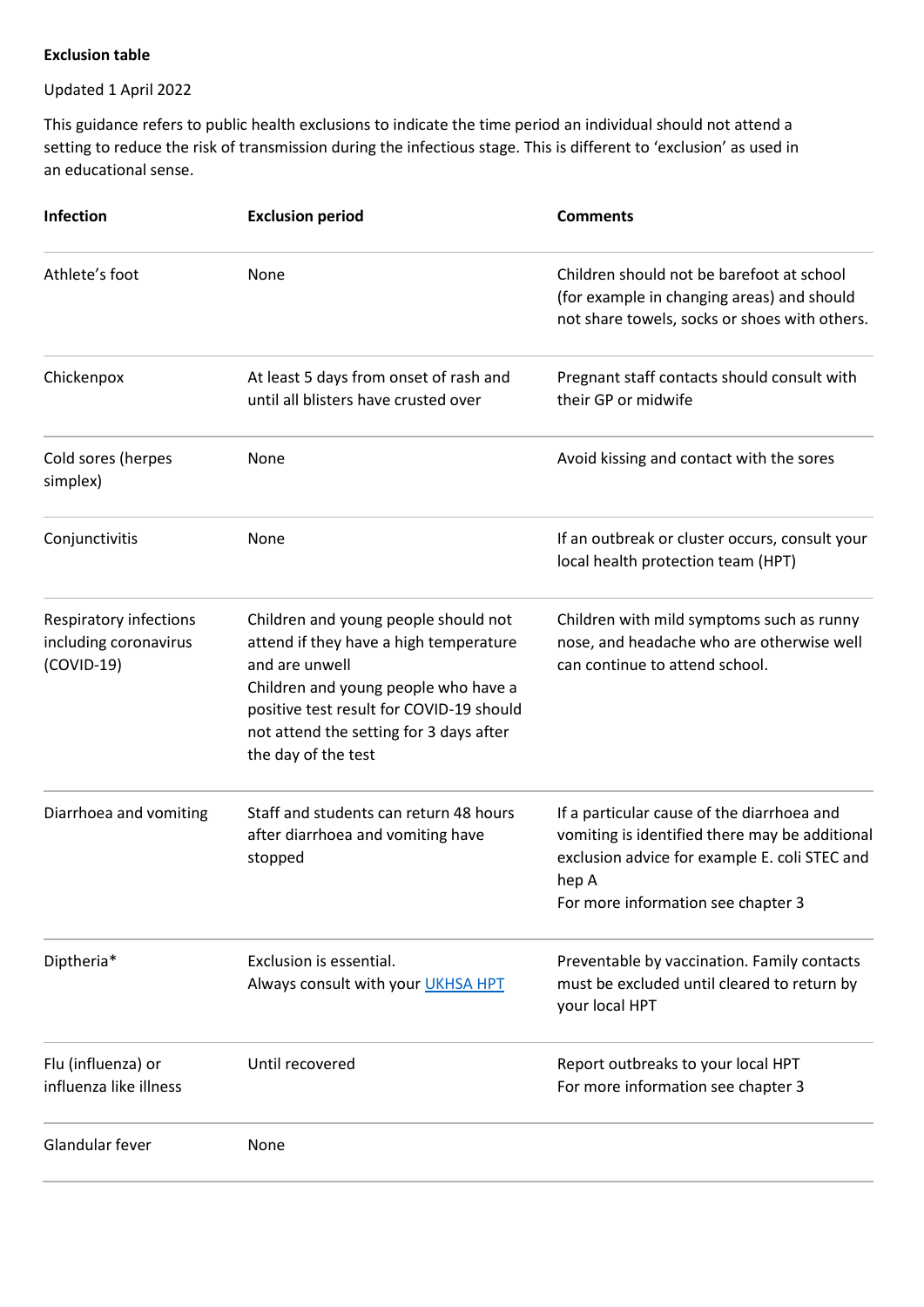| <b>Infection</b>                                | <b>Exclusion period</b>                                                                           | <b>Comments</b>                                                                                                                                                             |
|-------------------------------------------------|---------------------------------------------------------------------------------------------------|-----------------------------------------------------------------------------------------------------------------------------------------------------------------------------|
| Hand foot and mouth                             | None                                                                                              | Contact your local HPT if a large number of<br>children are affected. Exclusion may be<br>considered in some circumstances                                                  |
| Head lice                                       | None                                                                                              |                                                                                                                                                                             |
| <b>Hepititis A</b>                              | Exclude until 7 days after onset of<br>jaundice (or 7 days after symptom onset<br>if no jaundice) | In an outbreak of Hepatitis A, your<br>local HPT will advise on control measures                                                                                            |
| Hepatitis B, C, HIV                             | None                                                                                              | Hepatitis B and C and HIV are blood borne<br>viruses that are not infectious through casual<br>contact. Contact your <b>UKHSA HPT</b> for more<br>advice                    |
| Impetigo                                        | Until lesions are crusted or healed, or 48<br>hours after starting antibiotic treatment           | Antibiotic treatment speeds healing and<br>reduces the infectious period                                                                                                    |
| <b>Measles</b>                                  | 4 days from onset of rash and well<br>enough                                                      | Preventable by vaccination with 2 doses<br>of MMR<br>Promote MMR for all pupils and staff.<br>Pregnant staff contacts should seek prompt<br>advice from their GP or midwife |
| Meningococcal<br>meningitis* or<br>septicaemia* | Until recovered                                                                                   | Meningitis ACWY and B are preventable by<br>vaccination. Your local HPT will advise on any<br>action needed                                                                 |
| Meningitis* due to other<br>bacteria            | Until recovered                                                                                   | Hib and pneumococcal meningitis are<br>preventable by vaccination.<br>Your <i>UKHSA HPT</i> will advise on any action<br>needed                                             |
| Meningitis viral                                | None                                                                                              | Milder illness than bacterial meningitis.<br>Siblings and other close contacts of a case<br>need not be excluded                                                            |
| <b>MRSA</b>                                     | None                                                                                              | Good hygiene, in particular handwashing and<br>environmental cleaning, are important to<br>minimise spread.<br>Contact your <b>UKHSA HPT</b> for more                       |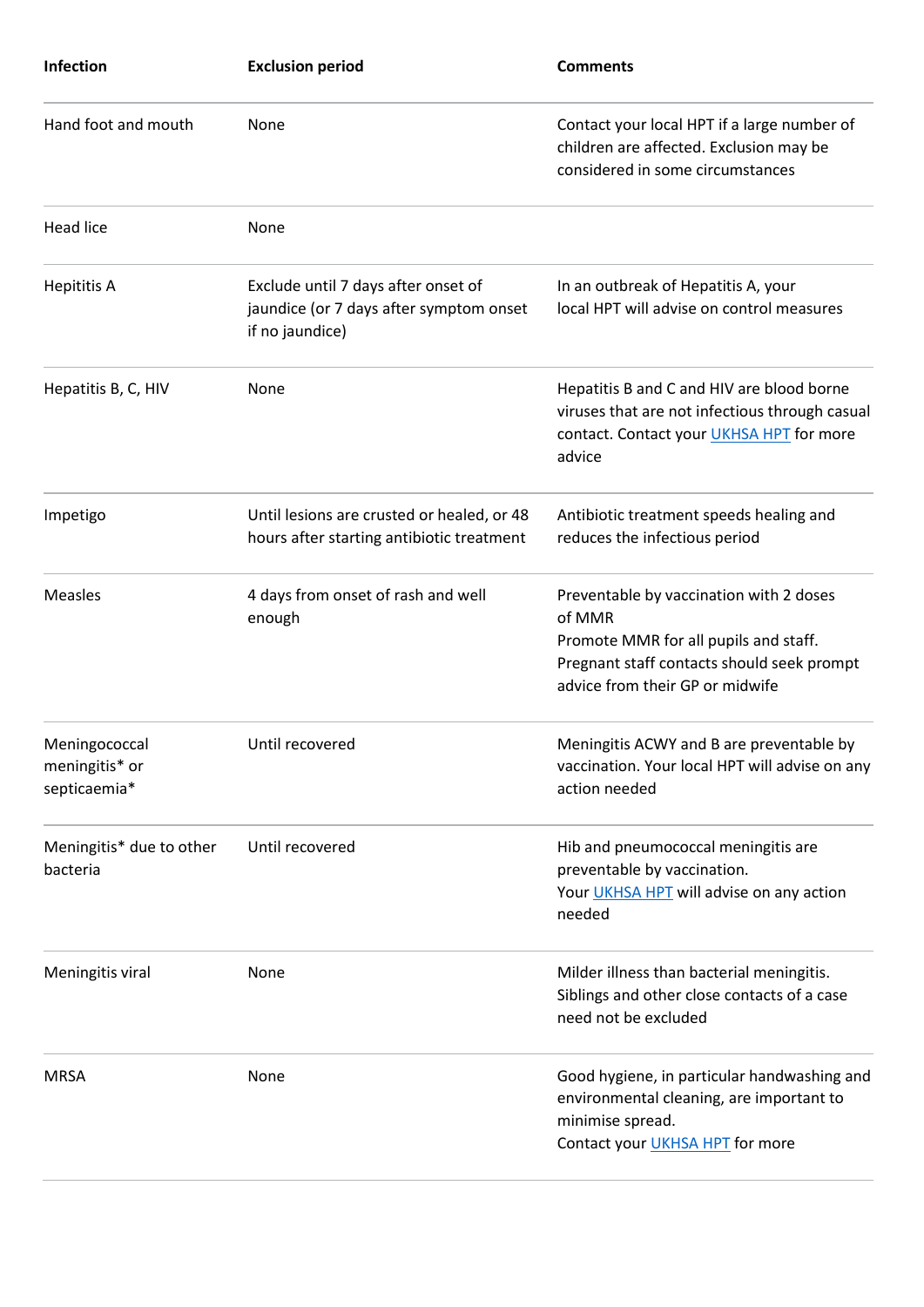| <b>Infection</b>                              | <b>Exclusion period</b>                                                                                                                                                                                                                                                     | <b>Comments</b>                                                                                                                                                              |
|-----------------------------------------------|-----------------------------------------------------------------------------------------------------------------------------------------------------------------------------------------------------------------------------------------------------------------------------|------------------------------------------------------------------------------------------------------------------------------------------------------------------------------|
| Mumps*                                        | 5 days after onset of swelling                                                                                                                                                                                                                                              | Preventable by vaccination with 2 doses<br>of MMR. Promote MMR for all pupils and<br>staff                                                                                   |
| Ringworm                                      | Not usually required                                                                                                                                                                                                                                                        | Treatment is needed                                                                                                                                                          |
| Rubella* (German<br>measles)                  | 5 days from onset of rash                                                                                                                                                                                                                                                   | Preventable by vaccination with 2 doses<br>of MMR.<br>Promote MMR for all pupils and staff.<br>Pregnant staff contacts should seek prompt<br>advice from their GP or midwife |
| <b>Scabies</b>                                | Can return after first treatment                                                                                                                                                                                                                                            | Household and close contacts require<br>treatment at the same time                                                                                                           |
| Scarlet fever*                                | Exclude until 24 hours after starting<br>antibiotic treatment                                                                                                                                                                                                               | A person is infectious for 2 to 3 weeks if<br>antibiotics are not administered. In the event<br>of 2 or more suspected cases, please contact<br>your UKHSA HPT               |
| Slapped cheek/Fifth<br>disease/Parvovirus B19 | None (once rash has developed)                                                                                                                                                                                                                                              | Pregnant contacts of case should consult<br>with their GP or midwife                                                                                                         |
| Threadworms                                   | None                                                                                                                                                                                                                                                                        | Treatment recommended for child and<br>household                                                                                                                             |
| Tonsillitis                                   | None                                                                                                                                                                                                                                                                        | There are many causes, but most cases are<br>due to viruses and do not need or respond to<br>an antibiotic treatment                                                         |
| Tuberculosis* (TB)                            | Until at least 2 weeks after the start of<br>effective antibiotic treatment (if<br>pulmonary TB<br>Exclusion not required for non-<br>pulmonary or latent TB infection<br>Always consult your local HPT before<br>disseminating information to staff,<br>parents and carers | Only pulmonary (lung) TB is infectious to<br>others, needs close, prolonged contact to<br>spread<br>Your local HPT will organise any contact<br>tracing                      |
| Warts and verrucae                            | None                                                                                                                                                                                                                                                                        | Verrucae should be covered in swimming<br>pools, gyms and changing rooms                                                                                                     |